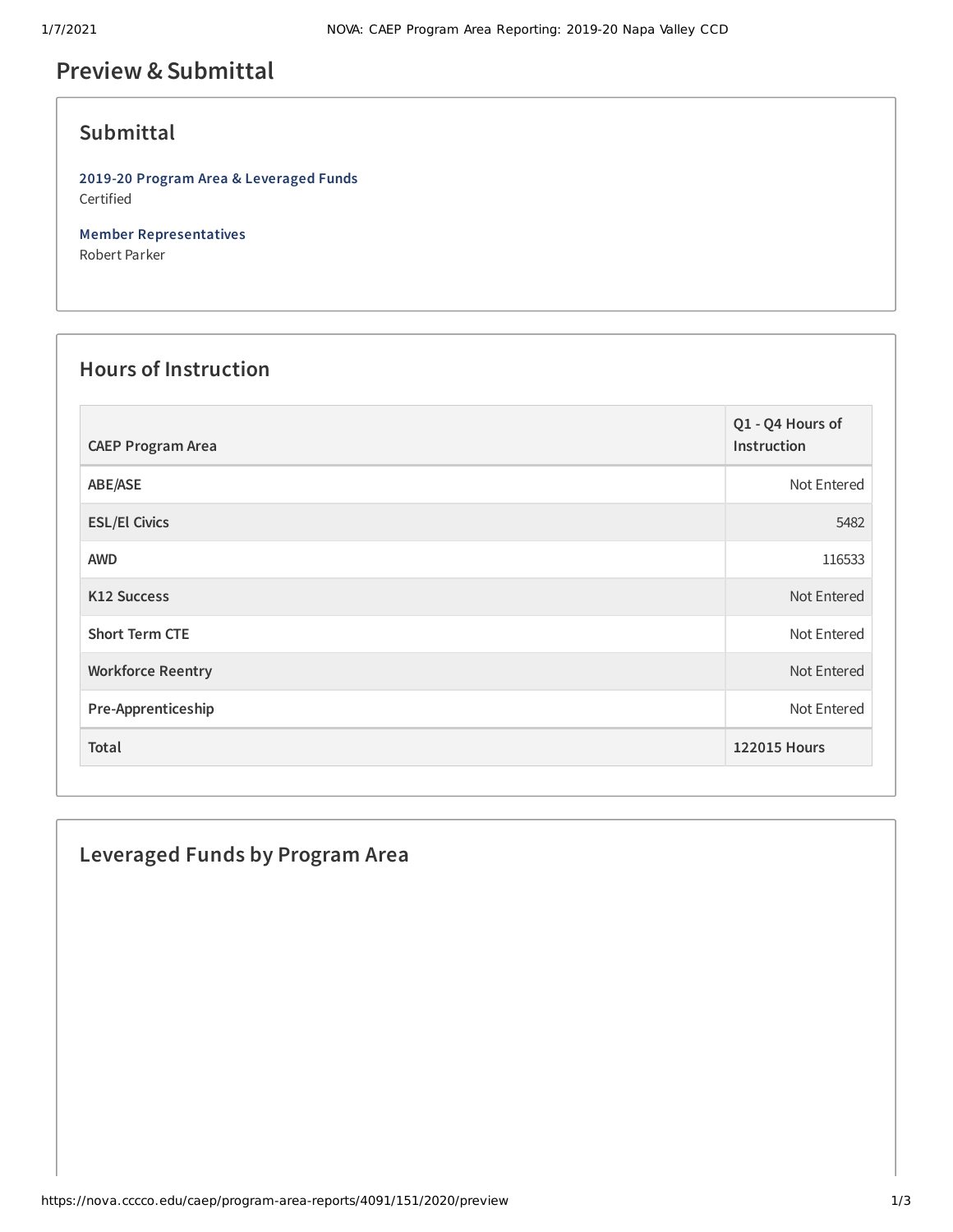1/7/2021 NOVA: CAEP Program Area Reporting: 2019-20 Napa Valley CCD

| Fund                                            | <b>ABE/ASE</b>        | ESL/El<br><b>Civics</b> | <b>AWD</b>            | K12<br><b>Success</b> | <b>Short</b><br><b>Term CTE</b> | Workforce<br>Reentry  | Pre-<br>Apprenticeship | <b>Totals</b> |
|-------------------------------------------------|-----------------------|-------------------------|-----------------------|-----------------------|---------------------------------|-----------------------|------------------------|---------------|
| California Adult<br><b>Education</b><br>Program | Not<br>Entered        | \$19,896                | \$311,065             | Not<br>Entered        | \$240,964                       | Not<br>Entered        | Not Entered            | \$571,925     |
| <b>CalWORKs</b>                                 | Not<br>Entered        | Not<br>Entered          | Not<br>Entered        | Not<br>Entered        | <b>Not</b><br>Entered           | Not<br>Entered        | Not Entered            | \$0           |
| <b>NonCredit</b>                                | <b>Not</b><br>Entered | \$117,933               | \$478,672             | <b>Not</b><br>Entered | <b>Not</b><br>Entered           | <b>Not</b><br>Entered | Not Entered            | \$596,605     |
| <b>Perkins</b>                                  | <b>Not</b><br>Entered | <b>Not</b><br>Entered   | <b>Not</b><br>Entered | Not<br>Entered        | <b>Not</b><br>Entered           | <b>Not</b><br>Entered | Not Entered            | \$0           |
| <b>LCFF</b>                                     | Not<br>Entered        | Not<br>Entered          | Not<br>Entered        | Not<br>Entered        | Not<br>Entered                  | Not<br>Entered        | Not Entered            | \$0           |
| Fees                                            | <b>Not</b><br>Entered | <b>Not</b><br>Entered   | Not<br>Entered        | Not<br>Entered        | Not<br>Entered                  | <b>Not</b><br>Entered | Not Entered            | \$0           |
| K12 Adult Ed<br><b>Jail Funds</b>               | Not<br>Entered        | Not<br>Entered          | Not<br>Entered        | Not<br>Entered        | <b>Not</b><br>Entered           | <b>Not</b><br>Entered | Not Entered            | \$0           |
| <b>WIOA II</b>                                  | Not<br>Entered        | Not<br>Entered          | Not<br>Entered        | <b>Not</b><br>Entered | <b>Not</b><br>Entered           | Not<br>Entered        | Not Entered            | \$0           |
| Contracted<br><b>Services</b>                   | Not<br>Entered        | Not<br>Entered          | Not<br>Entered        | <b>Not</b><br>Entered | <b>Not</b><br>Entered           | Not<br>Entered        | Not Entered            | \$0           |
| <b>Totals</b>                                   | \$0                   | \$137,829               | \$789,737             | \$0                   | \$240,964                       | \$0                   | \$0                    | \$1,168,530   |

## **Certification**

**36 Napa Valley Adult Education Consortium - Primary Contact**

**Elena Toscano MEd** Project Manager [elenanvaec@gmail.com](mailto:elenanvaec@gmail.com)

Approved by Elena Toscano MEd

**01/07/2021 12:59 PM PST**